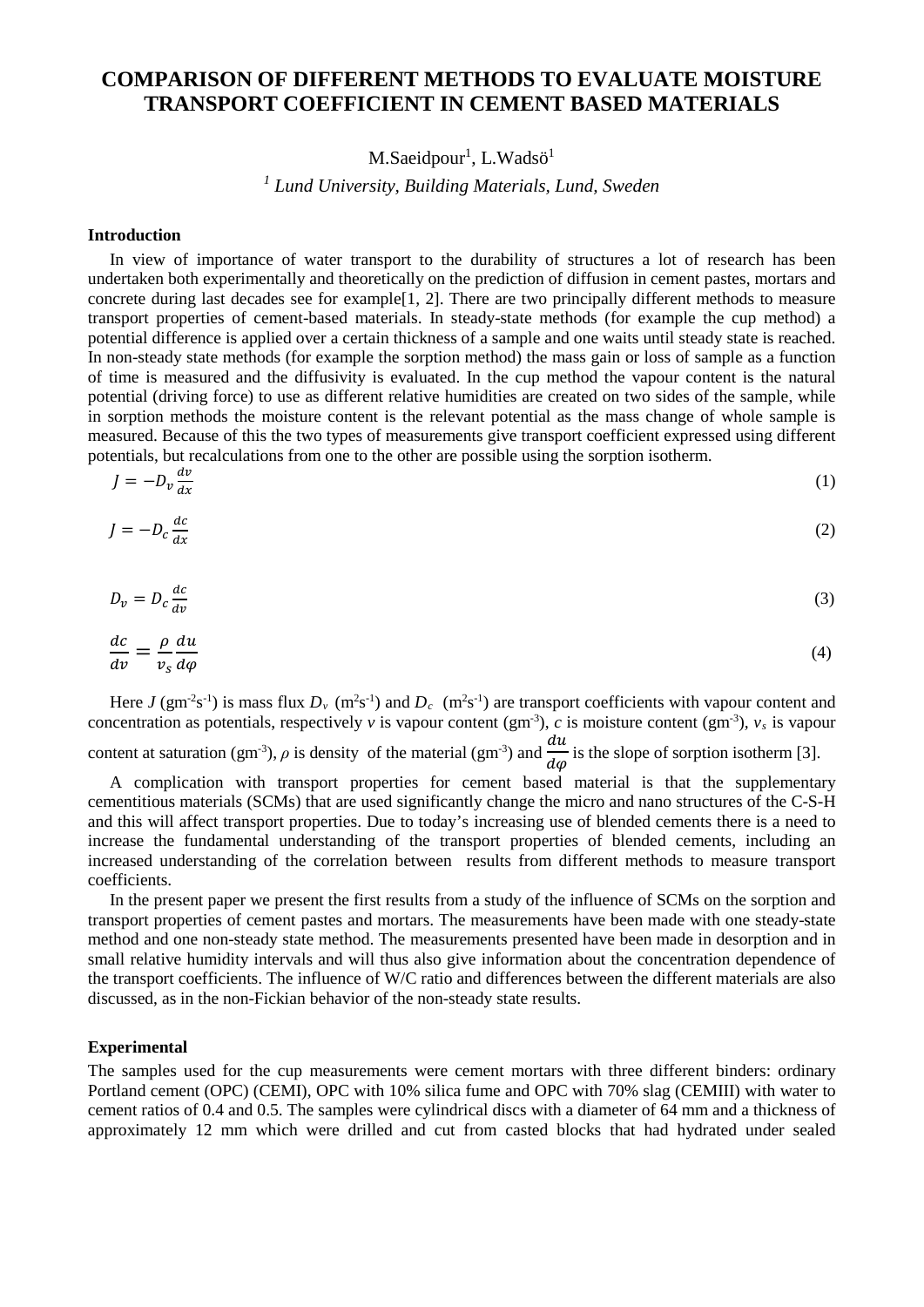conditions for 90 days. Before the measurements the discs were partially saturated by absorbing water from wet clothes to ensure that the measurements were made under desorption. The discs were placed as lids on cups and sealed with vapour tight sealant. The cups contained saturated salt solutions with different relative humidities (100, 97.6, 94.6, 85.1, 54.4 and 33.1%). To improve the cup method a new carbon dioxide free setup for measurements was built; this also features a reduced external boundary layer resistance. The cups were placed in boxes with 75.3 % relative humidity and the mass of each cup was regularly determined without changing the climate in the boxes. When the mass change rate was constant the steady state flux had been reached and the diffusion coefficient could be calculated.

The samples used for the sorption method were cement pastes with same binders and water-cement ratios as for the cup samples. Samples were cast in stainless steel tubes (height 1 or 2 mm, inner diameter 5.5 mm). The samples were hydrated in sealed containers at 20 °C for 90 days and then partially saturated by absorbing water from wet clothes for two weeks. In the sorption method the mass change of samples exposed to different RH steps in a sorption balance is measured and the diffusivity in different moisture content intervals is measured using an equation based on Fick's law. As the samples are weighed it is also possible to simultaneously determine the sorption isotherm.

#### **Results and discussion**

The diffusivity (moisture content as potential)  $(D<sub>c</sub>)$  was measured and diffusion coefficient  $(D<sub>v</sub>)$  with vapour content as potential was calculated using the slope of the sorption isotherm (also measured with the sorption method). The  $D_c$  and corresponding  $D_v$  calculated for the OPC paste with W/C=0.5 is shown in Fig1.



*Fig. 1: The diffusivity (Dc) measured with the sorption method and the corresponding diffusion coefficient (Dv) calculated for OPC paste W/C=05.*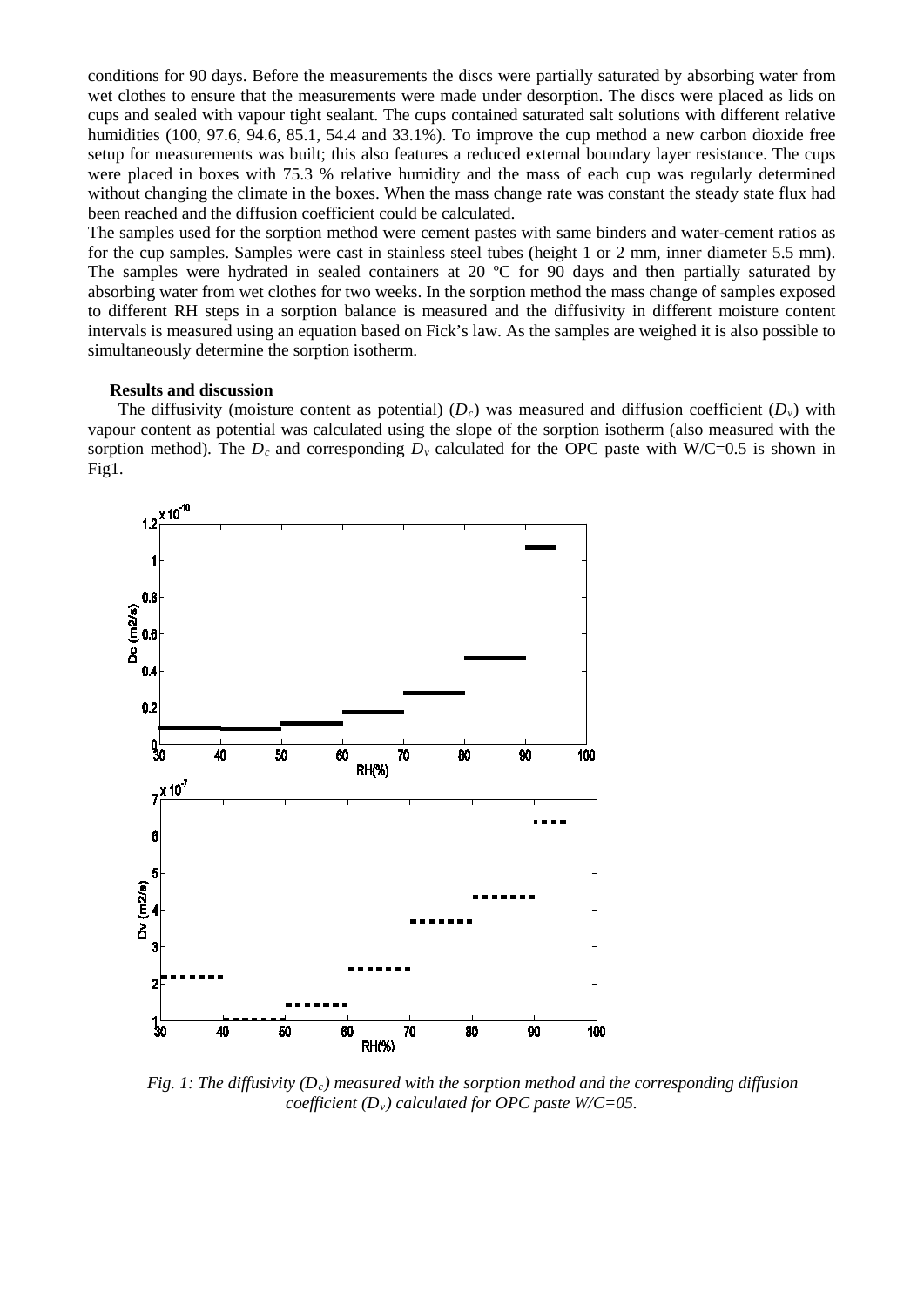The sorption method results showed that Fick's law cannot completely describe the mass change. The main problem is that there the time scales for the final sorption are much longer than expected from the initial part of the results. In this case a special care should be taken to use the correct part of the curve to calculate diffusivity [\[4\]](#page-3-3). As our analysis of the non-Fickian results is not finished some care should be exercised in interpreting the results of our sorption results. Comparison of the sorption method results with cup method is complicated due the presence of aggregates and also the interfacial transition zone (ITZ) [\[5\]](#page-3-4) in mortar samples, but a qualitative comparison shows that the results from two methods is rather similar, as is seen in Fig 2.



*Fig. 2: Diffusion coefficient measured with sorption method (.....) for OPC paste W/C=05, and cup method for OPC mortar W/C=0.5. Both samples were in desorption*

The results of cup method for different relative humidity intervals and different cement binders are shown in Fig 3. The reduction in the diffusion coefficient in the present of silica fume and slag is about a factor 10. The results of both the sorption method and the cup method in different relative humidity intervals both show in samples with OPC binder below 75% relative humidities there is a small increase of  $D<sub>v</sub>$  with increase in relative humidity, while at higher RH intervals there is a strong increase of *Dv* with relative humidity.For samples with W/C=0.5 ratio there is a sharper increase in  $D<sub>y</sub>$  at higher relative humidities than for the samples with W/C=0.4. In the presence of SCM's the situation is different and in samples with slag and silica the diffusion coefficient less affect with increase in relative humidity (Fig 3).

As mentioned above, the detailed interpretation of the present results is complicated by that the sorption results show clear non-Fickian behavior. It is not at present clear how macro-transport coefficients should be calculated from non-Fickian sorption results. In the present study we have use the first linear part of mass change rate of sorption curve to evaluate the diffusivity with equation based on second Fick's law, but there are clearly other methods to do this calculation. The non-Fickian aspect of the sorption results is discussed in another paper to this conference [\[6\]](#page-3-5).

A second complicating factor is the aggregate and the transport associated with ITZ. Because of size constraints it was not possible in the present study to run both cup and sorption measurements with either paste or mortar, and the interpretation results is therefore not-trivial. However, at least for the OPC 0.5 the decrease of the diffusion caused by the aggregate of the mortars seems to be offset by the increased transport in the ITZs, as the results from the two methods are rather similar.

A third complication in the evaluation of the present results is that a whole sorption measurement series is made on one specimen that goes through an RH-program, but for the cup measurements we used three specimens for each RH-interval. As there is a spread in material properties (and possibly also errors in the sealing of some cups), there will be a spread in the cup results that needs to be evaluated. For the present evaluation we used the mean of all measurements in each RH-interval.